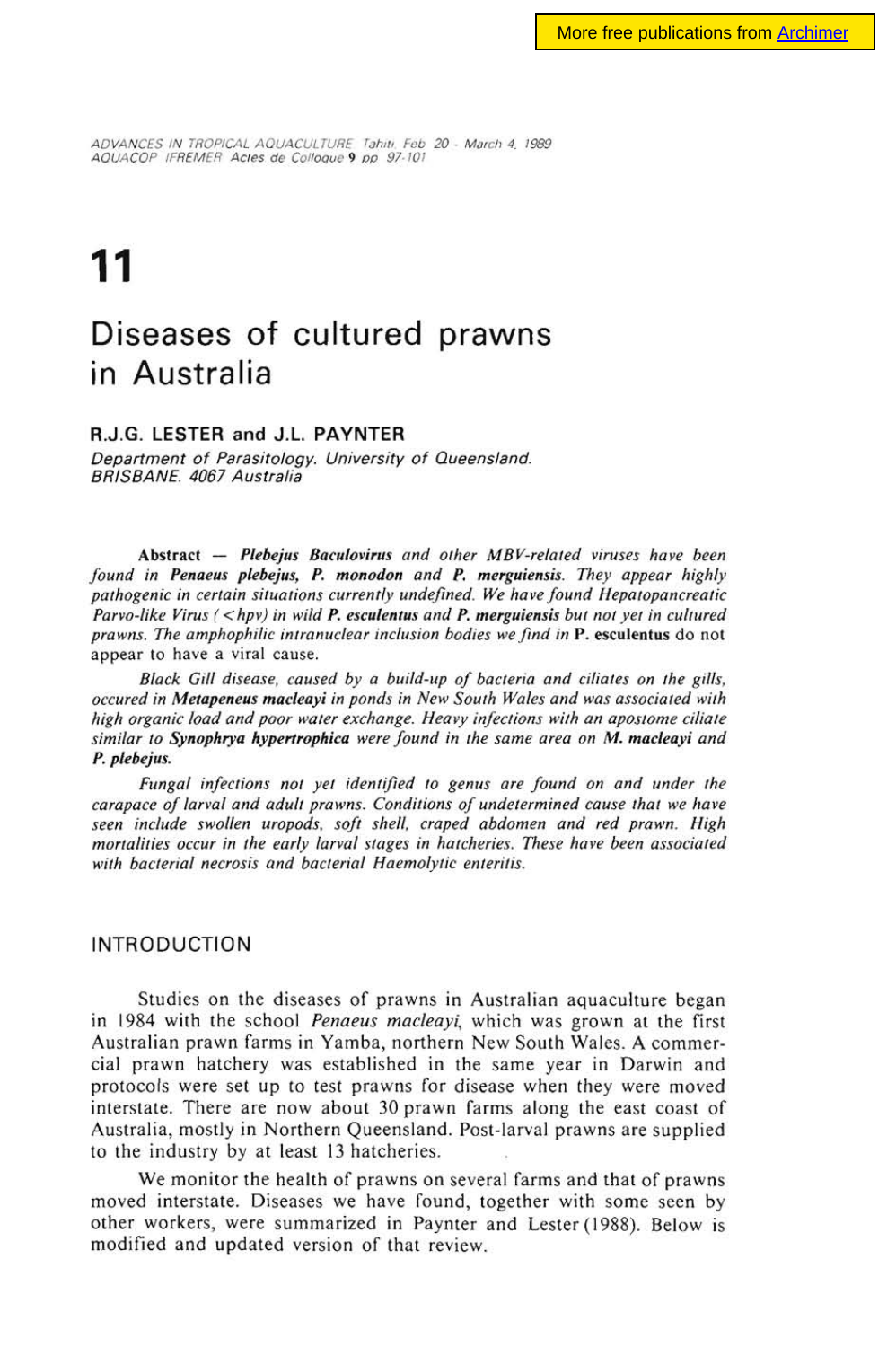# VIRUS INFECTIONS

A virus, Plebejus baculovirus (PBV), was found in the epithelium of the digestive gland of Penaeus plejebus, and a similar one in P. monodon and P. merguiensis. Mysis and early post-larvae were more heavily infected than juveniles and adults (Lester et al., 1987); Doubrovsky et al., in press). The viruses are similar to the *Monodon Baculovirus* (MBV) but differ in two ways. They frequently produce a single occlusion body rather than multiple occlusions, particularly in P. plebejus where over half the infected cells contain only a single inclusion. The capsid envelope of the virions has two electron dense bands regardless of the fixatives used (Doubrovsky et al., in press; L. Owens, pers. com.) whereas this feature is rarely seen in MBV (Lightner et al., 1983; Johnson and Lightner, 1988).

In our preliminary cross infection experiments we successfully transferred virus from P. monodon to other P. monodon (by feeding post-larvae infected material) but were unable to transfer virus from P. plebejus to P. monodon. It is possible we have two MBV-like viruses in Australia.

High mortalities in some Australian hatcheries have been attributed to these viruses, which appear to multiply rapidly in stressed individuals. Heavily infected post-larvae of *P. plebejus*, have cloudy digestive glands, spiral in the water column and swim sideways along the surface before dying. The rate of infection diminishes with age and the viruses do not appear to produce clinical disease in juvenile and adult prawns. Hatcheries which have experienced an outbreak drain all water, then chlorinate and dry all surfaces and equipment before restocking. In some cases this has removed the virus from the hatchery.

MBV-like viruses have been reported from hatcheries and farms on most parts of the east coast of Australia. They appear to be endemic rather than introduced : imports of live penaeids from overseas are prohibited.

We have not yet found MBV-like virus in *P. esculentus*, though this species is reported to be a host for MBV elsewhere (Johnson and Lightner, 1988). Inclusion bodies which are amphophilic and intranuclear have been found several times in the epithelium of the digestive gland. On three occasions they have been examined found. The inclusions, which we refer to as Shann Bodies after the name of the original supplier, appear to be the result of aberrant protein synthesis. Prawns showing the condition have normal growth and mortality rates (Lester et al., 1987).

Hepatopancreatic Parvo-like Virus (HPV) has been found in wild caught P. esculentus from Moreton Bay, Queensland (Paynter et al., 1987) and wild caught P. merguiensis from Mackay, Queensland (Roubal et al., in press). It has not yet been detected in cultured prawns.

# Bacterial infections

Bacteria are often assumed to be the main cause of high mortalities in Australian hatcheries. Larval mortalities have been associated with bacterial necrosis and bacterial hemolytic enteritis (I. Anderson, pers. com.). Frequently, filters are used to limit the number of bacteria entering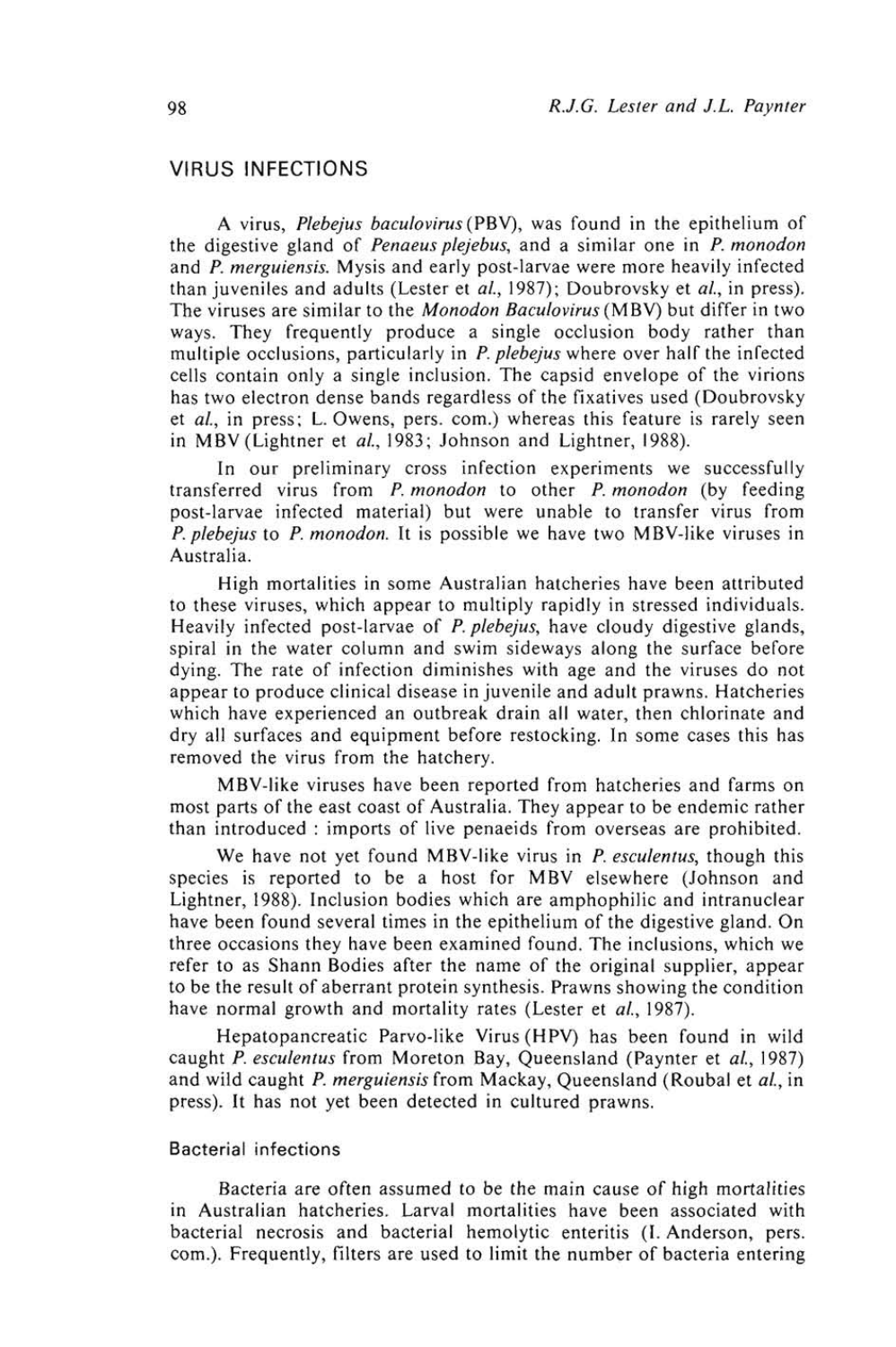hatchery water. Some hatcheries routinely use broad spectrum antibiotics in larval rearing tanks and 'this has increased survival rates.

Surface filamentous bacteria of the Leucothrix type are commonly found on prawns from hatcheries and ponds, but they do not appear to influence their health.

# Fungal infections

An Atkinsiella-like fungus formed discrete craters up to 2 mm across in the carapace of adult P. esculentus from a holding tank. Hyphae did not penetrate into the underlying tissue.

A Lagenidium-like fungus has been found on the eggs and in the body of larvae and post-larvae of P. plebejus (N. Preston, P. Ketterer, pers. corn.). Hyphae invaded and damaged extensive areas of host tissue. High mortalities were observed.

# Peritrich ciliates

Peritrich protozoans of the genera Cothurnia, Epistylis, Vorticella and Zoothamnium are common on Australian prawns and have been found from most farms. Recent reviews of the taxonomy of Vorticella and Cothurnia are given by Warren (1986) and Warren and Paynter (in press), respectively.

Prawns may carry so many peritrichs that they look furry, but they are not harmed unless the protozoans on the gills block respiration. Peritrich abundance can be a useful indicator of poor and pond water quality and they may also reflect the frequency at which prawns are moulting. They thus can give early warning of an imminent health problem.

Peritrichs are usually controlled by changing the water.

#### Apostome ciliates

An apostome ciliate similar to Synophrya hypertrophica was found in the gill tissue of juvenile M. macleayi and juvenile P. plebejus from ponds in northern New South Wales. Heavily infected gills turn black and much tissue is destroyed from melanin produced when the prawn reacts to the parasite. The capacity of the gills to absorb oxygen decreases and this may stress the prawns.

Apostome infections are difficult to control though high water exchange rates after the prawns moult may help to flush the infective stages from ponds.

#### Bryozoans and algae

Bryozoans, filamentous algae and Zoothamnium sp. were abundant on the carapace of juvenile *P. esculentus* from a southeast Queensland farm. Affected prawns kept in the laboratory did not moult properly and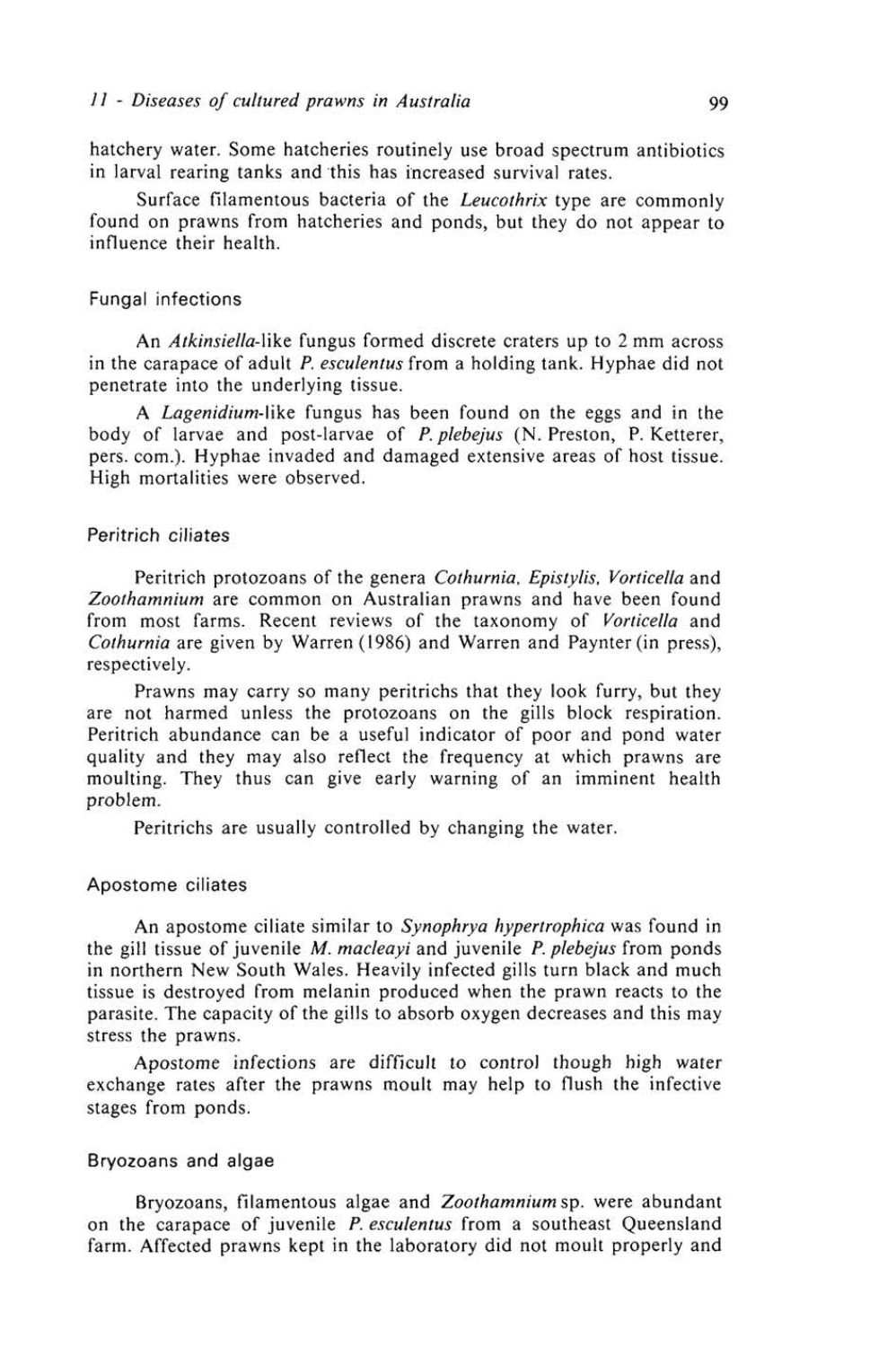died. Possibly the stress of cold weather stopped the prawns feeding, they became weak and failed to moult, and this allowed the epibionts to accumulate. Increased water exchange, the addition of EDTA to the pond (to stimulate moulting) and the onset of warmer weather removed the problem.

# Black gills

Juvenile Metapenaeus macleayi developed black gills and died in the summer of 1987 in ponds in northern New South Wales. The gills were clogged with organic debris, and overgrown with peritrichs, bacteria and filamentous algae. The gills tips were melanised and dead, probably because of the anaerobic conditions generated by the detritus. It is likely the prawns died from hypoxia. The condition rapidly disappeared when the pond water was exchanged.

## Blistered tail

This occurred in P. monodon in a pond in New South Wales as the temperature dropped in autumn. Large prawns (45 g) developed swollen uropods within which were a gelatinous matrix, blood cells and some bacteria. The edges of the tail had become melanised. The condition probably arises from tail damage during of shortly after moulting.

#### Cramped abdomen

Prawns with cramped abdominal muscles are regularly seen in ponds especially during summer. It appears to be related to environmental stress.

# Soft shell

Juvenile P. monodon (4-5 g) at a southeast Queensland farm were soft shelled, anorexic, lay near the pond edge and eventually died. The prawns had been fed Taiwanese pellets and trash fish including orange roughy Hoplostethus atlanticus. The skin of orange roughy is known to contain a waxy ester which has a laxative effect on humans. It may have an adverse effect on prawns.

The symptoms disappeared when trash fish was removed from the diet and water exchange increased.

# Red prawn

Juvenile P. monodon and P. esculentus have been found with red discolouration of the body, especially around the edges of the tail, along the dorsal abdomen and on the legs. No mortality in ponds has been associated with the condition. It is believed to relate to rancid fish or shell fish in the diet; the condition does not occur among prawns fed fresh or cooked feed.